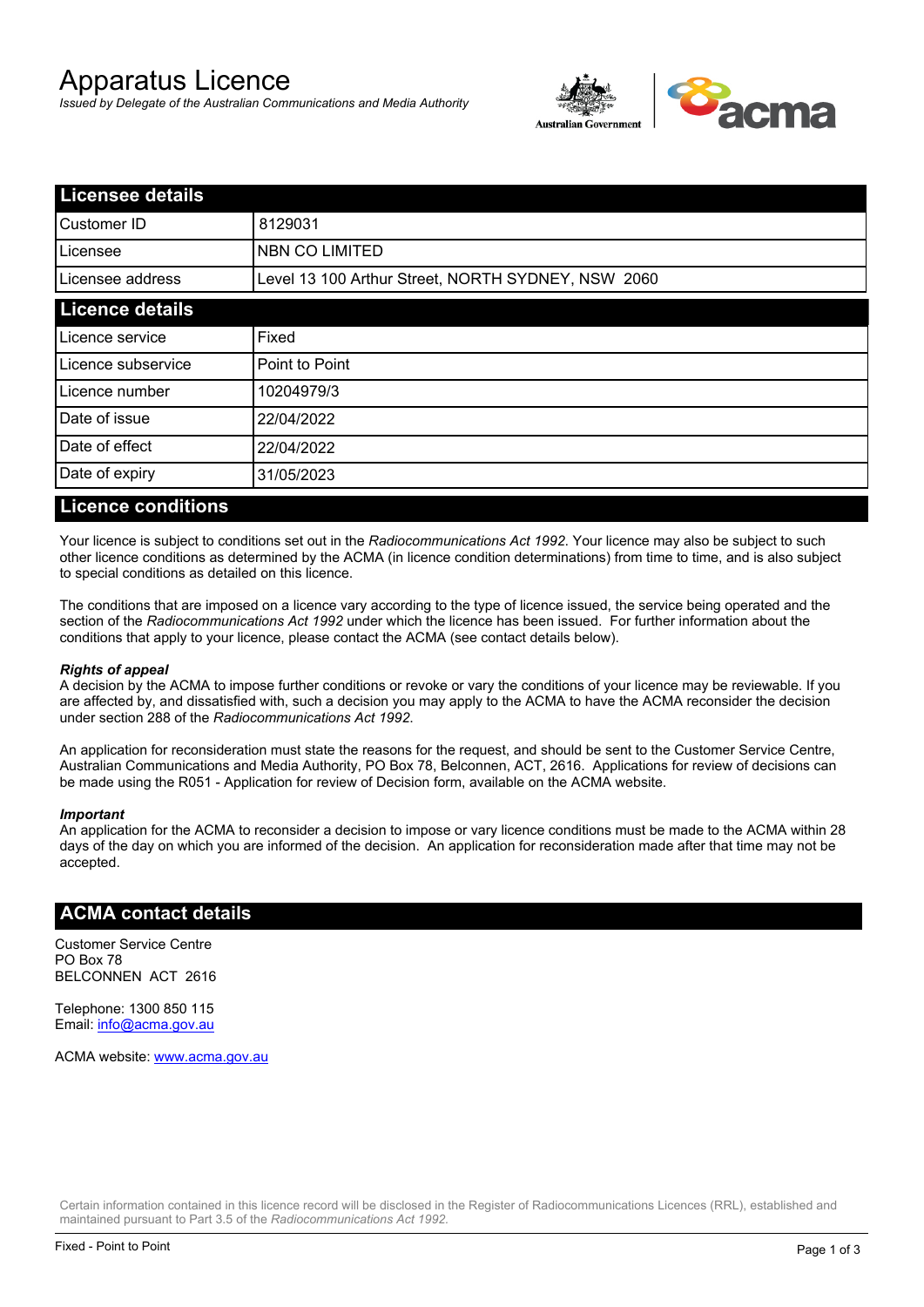# **Advisory Notes applying to licence no.: 10204979/3**

Conditions applicable to the operation of Point to Point station(s) authorised under this licence can be found in the Radiocommunications Licence Conditions (Apparatus Licence) Determination and the Radiocommunications Licence Conditions (Fixed Licence) Determination, the 'fixed licence lcd'. Copies of these determinations are available from the ACMA and from the ACMA home page (www.acma.gov.au).